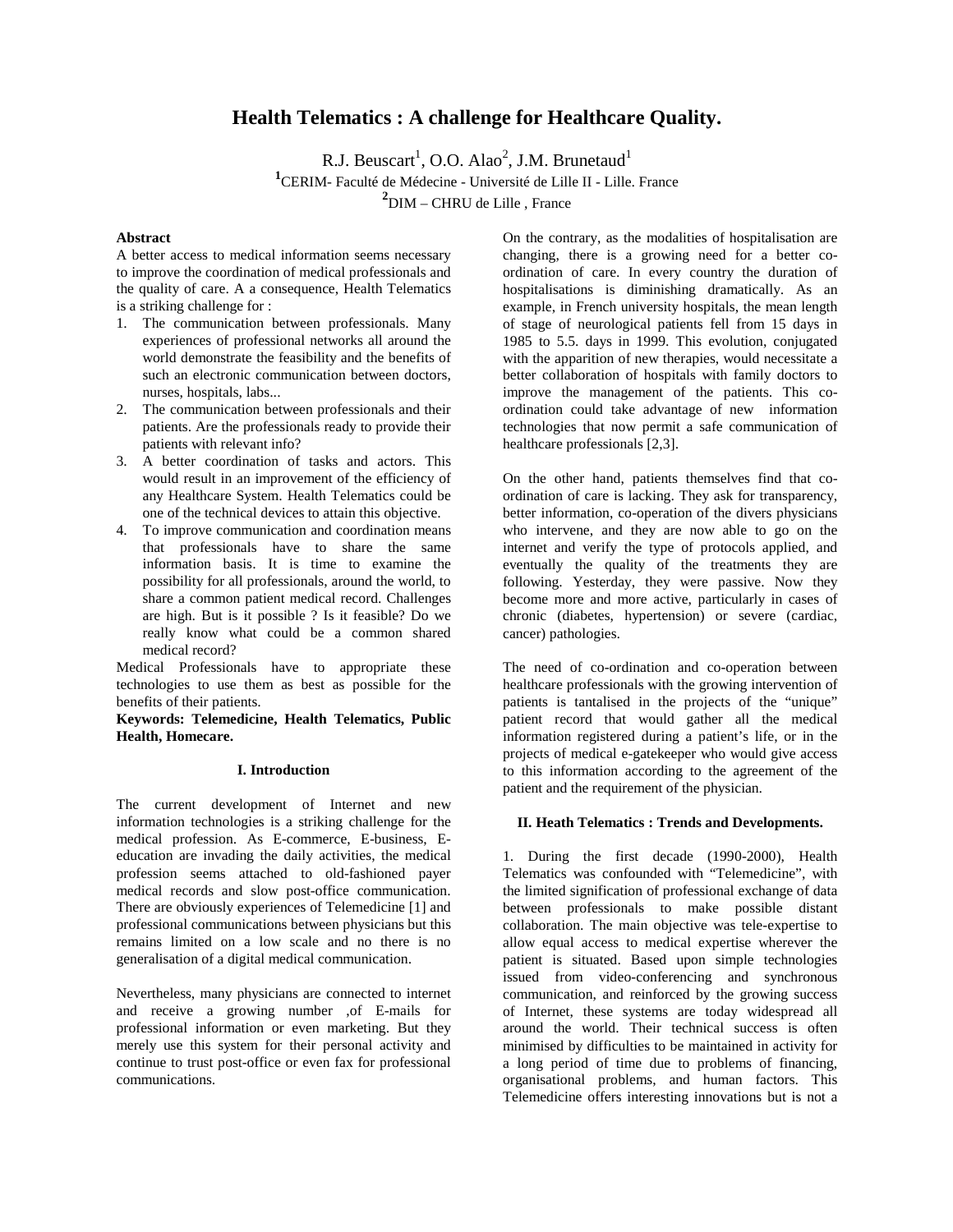| <b>Report Documentation Page</b>                                                                                                                                                                                                                  |                           |                                                    |
|---------------------------------------------------------------------------------------------------------------------------------------------------------------------------------------------------------------------------------------------------|---------------------------|----------------------------------------------------|
| <b>Report Date</b><br>25OCT2001                                                                                                                                                                                                                   | <b>Report Type</b><br>N/A | Dates Covered (from to)                            |
| <b>Title and Subtitle</b><br>Health Telematics: A challenge for Healthcare Quality                                                                                                                                                                |                           | <b>Contract Number</b>                             |
|                                                                                                                                                                                                                                                   |                           | <b>Grant Number</b>                                |
|                                                                                                                                                                                                                                                   |                           | <b>Program Element Number</b>                      |
| Author(s)                                                                                                                                                                                                                                         |                           | <b>Project Number</b>                              |
|                                                                                                                                                                                                                                                   |                           | <b>Task Number</b>                                 |
|                                                                                                                                                                                                                                                   |                           | <b>Work Unit Number</b>                            |
| Performing Organization Name(s) and Address(es)<br>CERIM- Faculté de Médecine - Université de Lille II - Lille.<br>France                                                                                                                         |                           | <b>Performing Organization Report Number</b>       |
| <b>Sponsoring/Monitoring Agency Name(s) and Address(es)</b><br>US Army Research, Development & Standardization Group<br>(UK) PSC 802 Box 15 FPO AE 09499-1500                                                                                     |                           | <b>Sponsor/Monitor's Acronym(s)</b>                |
|                                                                                                                                                                                                                                                   |                           | <b>Sponsor/Monitor's Report Number(s)</b>          |
| <b>Distribution/Availability Statement</b><br>Approved for public release, distribution unlimited                                                                                                                                                 |                           |                                                    |
| <b>Supplementary Notes</b><br>Papers from the 23rd Annual International Conference of the IEEE Engineering in Medicine and Biology Society,<br>October 25-28, 2001, held in Istanbul, Turkey. See also ADM001351 for entire conference on cd-rom. |                           |                                                    |
| <b>Abstract</b>                                                                                                                                                                                                                                   |                           |                                                    |
| <b>Subject Terms</b>                                                                                                                                                                                                                              |                           |                                                    |
| <b>Report Classification</b><br>unclassified                                                                                                                                                                                                      |                           | <b>Classification of this page</b><br>unclassified |
| <b>Classification of Abstract</b><br>unclassified                                                                                                                                                                                                 |                           | <b>Limitation of Abstract</b><br>UU                |
| <b>Number of Pages</b><br>3                                                                                                                                                                                                                       |                           |                                                    |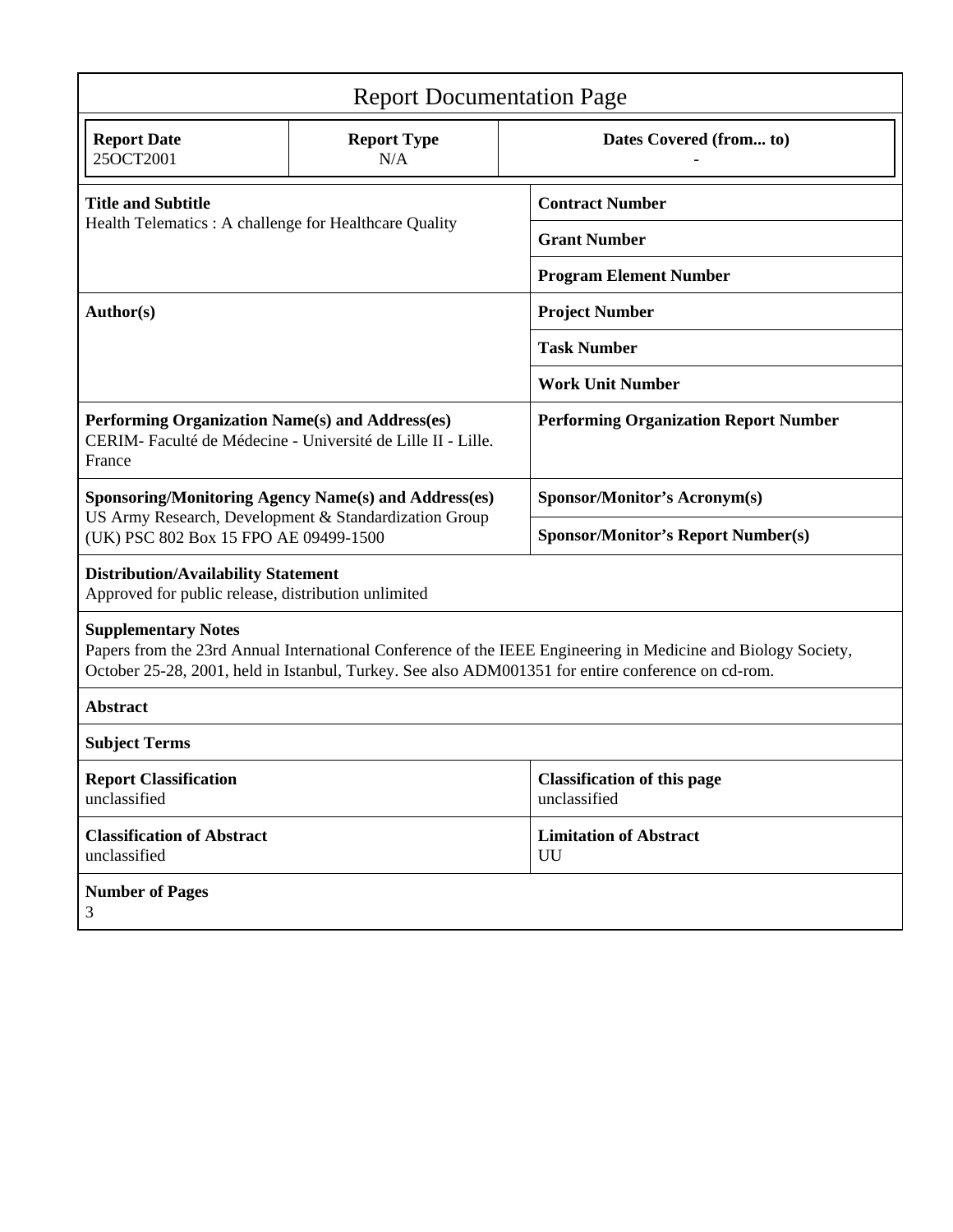revolution in the way of practicing, even in deserted areas.

2 Since 1995, Health Telematics projects were more oriented to the organisation of Telematics networks between professionals [4]. As Internet was an indisputable success, it became obvious that, sooner or later, medical communication would be digitalised. This would reinforce the coordination of activities, the cooperation of professionals, and the quality of care. The possibility to exchange digital information would make possible the access to a "patient medical record" all around the world, that would help tourists to feel better in foreign countries. But rapidly, the problem was found more complicated than the simple idea of exchanging medical information through securised e-mails systems. The physicians are not used to working in "networks", they do not share medical records; common medical records do not exist, even in a unique hospital; what is a medical record ?; exchange of information between professionals highly depends on the organisation of the Healthcare system; new communication tools (as intermediation platforms) have to be invented; security and confidentiality are of highest importance and more complex to solve than it appears...Nevertheless, interesting experiences are currently under development, particularly in Europe, due to the organisation of the Healthcare system. In Denmark, France, Germany, Belgium …, some regional experiences prove the feasibility of networking Healthcare professionals to reach a better level of cooperation for the quality of care.

3. Currently, in the beginning of this new century, the problem is less focused on communication between professionals than the role of the patient him (her) self in this new landscape. Patients, and more generally people, through the Internet found information they could not reach before. In a few years, Internet became the first source of medical information for the general public and patients. As an example, in the USA, 80% of internauts consult websites before going to their family doctor ! The need of qualified, and certified information becomes essential to avoid anarchy, misunderstandings and accidents. The role of Scientific and governmental organisations appears essential for this purpose.

General Public telematics applications are now beyond simple websites. With new interactive TV, the use of PCs will not be mandatory for the access to health telematics applications. One can preview new applications like tele-consultations for emergency cases, paediatrics, chronic diseases follow-ups, ...Hot-lines and call-centers will provide general public with first line solutions in the absence of the family doctor, or during the week-end, during the night, or even in the current life, if these applications prove to be safe and useful.

Aging people, medical surveillance of the elderly population will be a new challenge. Telematics application for HomeCare have to be rapidly produced to face this evolution.

The development of Health Telematics will profoundly change the organisation of healthcare [5] and the access of patients to the expertise and the treatments they need. On one hand, it is essential that engineers and scientists develop new concepts, new tools and build experiences to validate hypotheses. On the other hand, organisational problems, human constraints and cost-effectiveness require the intervention of governments (with the expertise of scientific organisations) to sustain this effort and design new ways for the Healthcare in the 21<sup>st</sup> century.

That is why we propose some recommendations for governments in order to help the development of Health Telematics in industrialised as well as developing countries.

# **III. Some Recommendations for the development of Information Technologies in Medicine**

For the development of IT in Medicine, it is necessary to share a common view on the importance of Information and particularly Digital Information for the management of patients in all the dimensions of care. If people, professionals decision-makers are not really convinced of this importance, they will always prefer other types of investments (new expensive drugs, genetics assays, imaging modalities, emergency organisations, …) and Medical Informatics, Telemedicine and Health Telematics will stay poor and not really fruitful for both the patient, and the organisation of care.

That is why, following a report to the French Prime Minister [6], we propose a series of recommendations in order to make possible a new perspective for Health Care, based upon Information Technologies.

- 1. It is important to **organise a widespread diffusion of Information on Telemedicine Health Telematics and e-Health** successes and possibilities. This information will be dedicated to the general public as to professionals. It will offer a strategic view of the development of NIT in Medicine, define rational objectives for the short and medium term, and make easier the development of industrial companies specialised in the domain of Telemedicine and Health Telematics.
- 2. **Rules and regulations** must be established by governments, taking into account the recent developments of Internet and e-business. These rules will concern:
	- a. A unique identification number for Healthcare. If this HC-ID could be identical for all the countries, it would help international medical cooperation.
	- b. The payment of Telemedicine activities. For the private sector, there could be a fixed price for the payment of telemedicine consultations, reimbursed by public and private insurances. For the public sector, and particularly hospitals, it must be considered as a specific activity and included in DRGs.